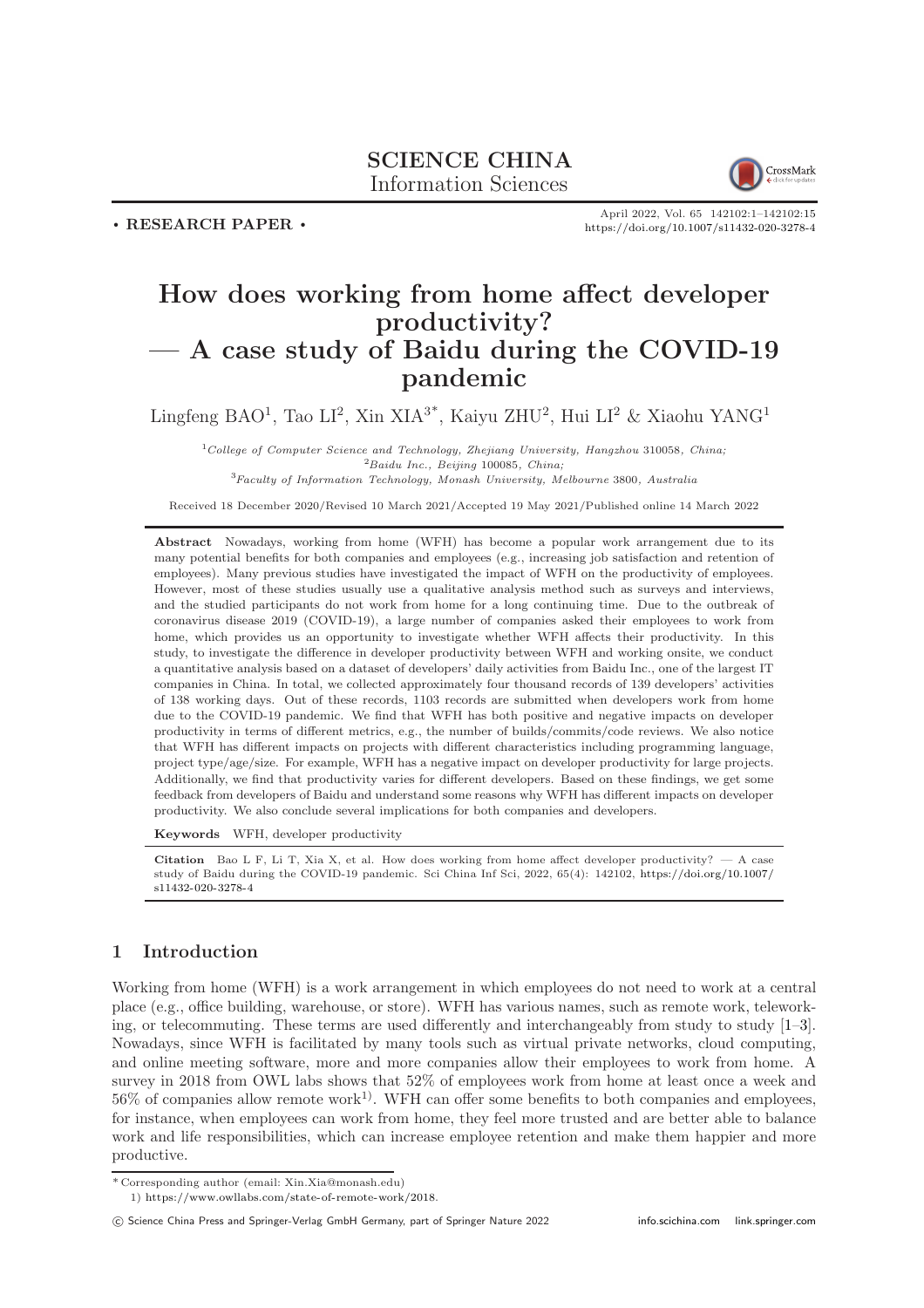WFH is also adopted by many IT companies, for instance, a recent report mentioned that Twitter announced staff can continue WFH permanently<sup>2)</sup>. Developers can perform their daily tasks (e.g., writing code, debugging, building projects, and code review) as usual by remotely accessing resources of companies when working from home. WFH might have different impacts on productivity, which is a big concern of software developer organizations [\[4\]](#page-12-2). Understanding the difference of developer productivity when working from home and the reasons behind it can help improve the management of companies and projects, increase the job satisfaction of developers, and make developers more productive.

The survey of OWL labs reported that employees who work remotely at least once a month are 24% more likely to feel productive in their roles than those who do not or cannot work remotely. On the contrary, WFH might have a negative impact on productivity. For example, it would decrease the efficiency of developer communication, which plays an important role in software development [\[5\]](#page-12-3). Many studies have investigated the impacts of WFH on productivity [\[6](#page-12-4)[–10\]](#page-13-0). However, most of these studies use a qualitative approach (e.g., survey or interview) based on the feedback from general workers (not only developers). Additionally, the studied participants usually do not work from home for a long continuing time. In this study, we aim to investigate the impacts of developer productivity when working from home for a long time in a quantitative way.

Due to the outbreak of coronavirus disease  $2019$  (COVID-19)<sup>3)</sup>, which is an infectious disease caused by a newly discovered coronavirus, a large number of IT companies ask their employees to work from home, which provides us an opportunity to investigate how their productivity is affected when working from home for a long continuing time.

In this study, we collect the data from Baidu, Inc., China, which contains the development activities of 107 developers in 70 working days. There is a part of records in this dataset on which developers work from home due to the COVID-19 pandemic. We compare developer productivity when working from home with working onsite in terms of multiple aggregated values such as mean, median of several metrics (e.g., the number of builds, commits, and code reviews). We summarize our findings and contributions as follows:

• To the best of our knowledge, we are the first to investigate the impacts of WFH on developer productivity based on developers' daily activities. We find that WFH has both positive and negative impacts on developer productivity in terms of different metrics, such as the number of builds/commits/code reviews.

• We investigate the impacts of WFH on projects with different characteristics including program language and project type/age/size and find that WFH has different impacts on different kinds of projects. For example, WFH has a negative impact on developer productivity for large projects. We also find that productivity varies for different developers.

• We conclude the reasons why developers have different productivity when working from home and provide implications based on our findings and the feedback from Baidu.

Paper structure. The remainder of the paper is structured as follows. Section [2](#page-1-0) describes the dataset and research questions in this study. Section [3](#page-4-0) presents the results of the analysis for the six research questions. Section [4](#page-9-0) discusses implications and threats to validity. Section [5](#page-11-0) briefly reviews related work. Section [6](#page-12-5) concludes the paper and discusses future directions.

## <span id="page-1-0"></span>2 Case study setup

In this section, we first present the dataset from Baidu. Then, we describe the research questions and their corresponding motivations.

#### <span id="page-1-1"></span>2.1 Dataset

We collected a dataset of developers' daily activities from Baidu, Inc., which is the world's largest Chinese language Internet search provider<sup>4</sup>, the largest knowledge and information centered Internet platform company in China, and a world-leading artificial intelligence (AI) company.

<sup>2)</sup> <https://www.bbc.com/news/technology-52628119> (accessed at August 7, 2020).

<sup>3)</sup> [https://www.who.int/health-topics/coronavirus.](https://www.who.int/health-topics/coronavirus)

<sup>4)</sup> [https://www.baidu.com/.](https://www.baidu.com/) As the world's largest Chinese language Internet search provider, Baidu responds to a huge amount of search queries from more than 100 countries and regions every day, serving as the most important way for netizens to access Chinese language information. With its mission to "make the complicated world simpler through technology", Baidu promotes constant technological innovation and is committed to being a world-leading technology company that understands its users and helps them grow.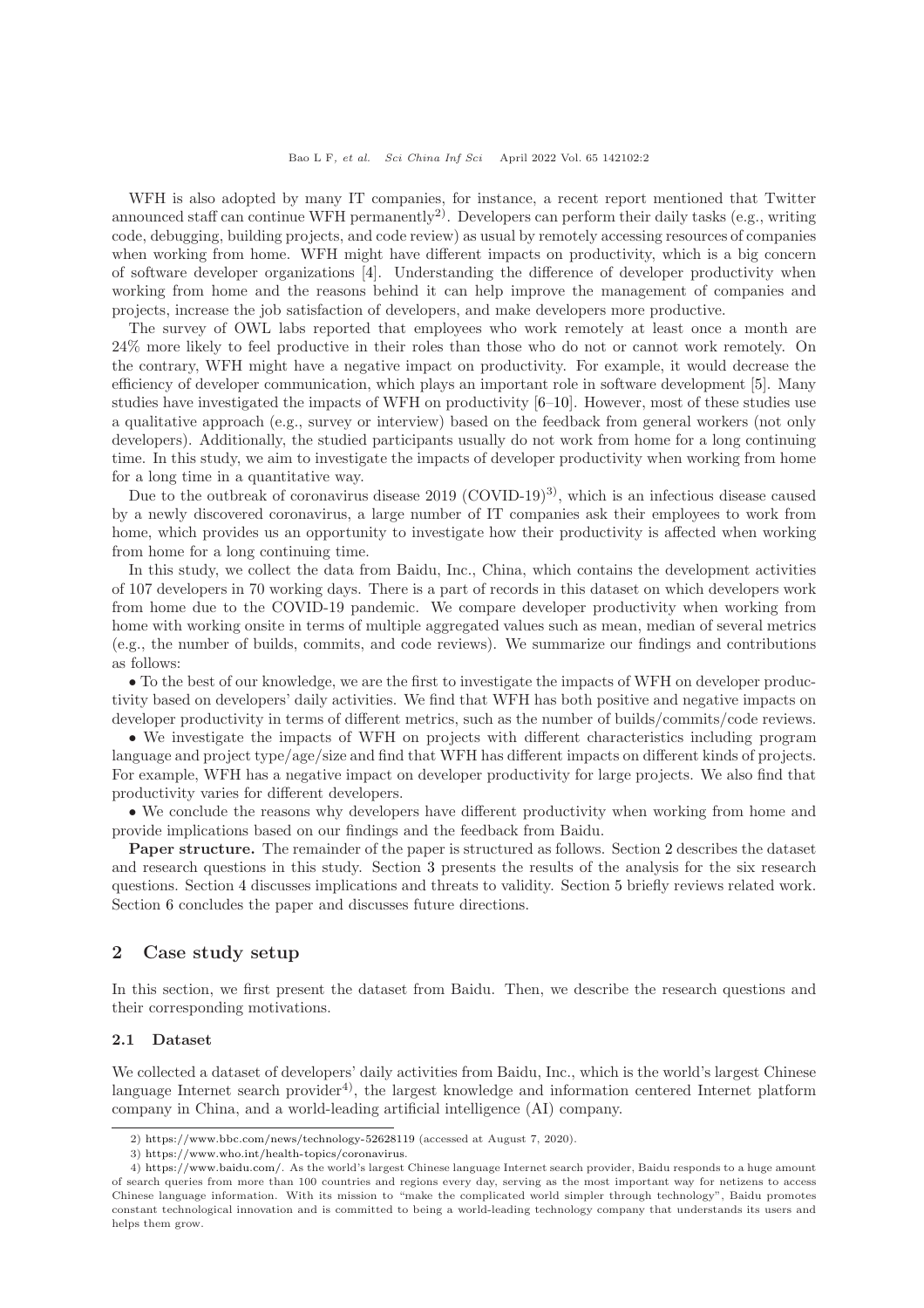#### Bao L F, et al. Sci China Inf Sci April 2022 Vol. 65 142102:3

<span id="page-2-0"></span>

|             | Date range                | $#Working$ days | # Records |
|-------------|---------------------------|-----------------|-----------|
| DATA_ONSITE | $2019/12/23 - 2020/02/02$ | 42              | 1325      |
| DATA_WFH    | 2020/02/03-2020/03/01     | 28              | 1103      |
| Total       |                           | 70              | 2428      |

Table 1 The overview of the dataset

Table 2 The metrics of each record of developers' daily activities provided by Baidu

<span id="page-2-1"></span>

| Feature            | Description                                                                 |
|--------------------|-----------------------------------------------------------------------------|
| date_partition     | The date of a record.                                                       |
| username_e         | The encrypted user name of a developer.                                     |
| repo_name_e        | The encrypted repository name.                                              |
| commit_count       | The number of commits submitted by a developer.                             |
| line_inserted      | The number of lines of code inserted by a developer.                        |
| line_deleted       | The number of lines of code deleted by a developer.                         |
| review_count       | The number of code reviews performed by a developer.                        |
| job status build   | The status of build performed by a developer.                               |
| build_count        | The number of builds performed by a developer; A build refers to the        |
|                    | process of continuous integration, including compilation, test, and deploy. |
| job_status_release | The status of release performed by a developer.                             |
| release_count      | The number of releases performed by a developer.                            |
| compile_count      | The number of compilations performed by a developer.                        |

The dataset we get from Baidu contains 107 developers' daily activities from eight projects in 70 working days. Table [1](#page-2-0) presents the overview of the dataset. As shown in this table, the time of WFH is from 2020/02/03 to 2020/03/01 because Baidu asked all its employees to work from home after the outbreak of the COVID-19 pandemic in  $China<sup>5</sup>$ . We refer to this part of records as to DATA WFH. On the other hand, we also got a list of records during which developers work onsite, i.e., from 2019/12/23 to 2020/02/02 (referred to as DATA ONSITE). The development activities in the dataset DATA WFH and DATA ONSITE are similar since they happened very closely. This dataset has a total of 2428 records. Among these records, there are 1325 and 1103 records that belong to DATA ONSITE and DATA WFH, respectively.

Each record in the dataset has several metrics that represent the activities of a developer in one day. Table [2](#page-2-1) presents the fields of a record. Each record has a date (data partition) on which a developer's activities are reported. The developers' names and their projects in the record are encrypted into unique IDs due to the security and privacy policy of Baidu so that we can still track records over time. Each record has the following numeric metrics: commit count, line inserted, line deleted, review count, build count, release count, compile count. Although these numeric metrics are dependent on various factors such as developer experience, programming languages, and styles [\[11\]](#page-13-1), many previous studies have used similar quantitative metrics such as lines of code to measure developer productivity [\[12](#page-13-2)[–14\]](#page-13-3). Therefore, we believe these metrics can potentially indicate developer productivity.

Owing to the security policy of Baidu, the numeric metrics are standardized by the following formula:  $z = \frac{X-\mu}{\sigma}$ , where z is the standardized value, X is the real value of a metric in a record,  $\mu$  is the mean of a metric in the dataset, and  $\sigma$  is the standard deviation of a metric in the dataset. Thus, the standardized values do not affect the distribution of a metric and the findings in this study since the findings are based on the comparison between the values of metrics when developers work from home and work onsite. Moreover, the standardized values can be positive or negative. Additionally, there are two other fields, i.e., job status build and job status release, which represent the status of builds/releases performed by a developer. There are four possible values for the status of builds/releases, including success, failed, canceled, or NULL. Compared to the other three statuses, a successful build or release means that a developer is more productive on that day.

Table [3](#page-3-0) presents the information about the eight projects in the dataset. These projects are created in two different years, i.e., 2017 and 2018. There are three types of projects, i.e., APP (application software), SERVER (server software such as web services, API libraries), and SDK (software development kits). Among these projects, four projects are written in  $C_{++}$  while the other four projects are written in

<sup>5)</sup> Wuhan is the first city in China to be lockdown since 2020/01/23, and the whole country started lockdown from 2020/01/27, which is during the Spring Festival  $(2020/01/25)$  — the most important holiday in China. After the holiday, Baidu asked its employees to work from home.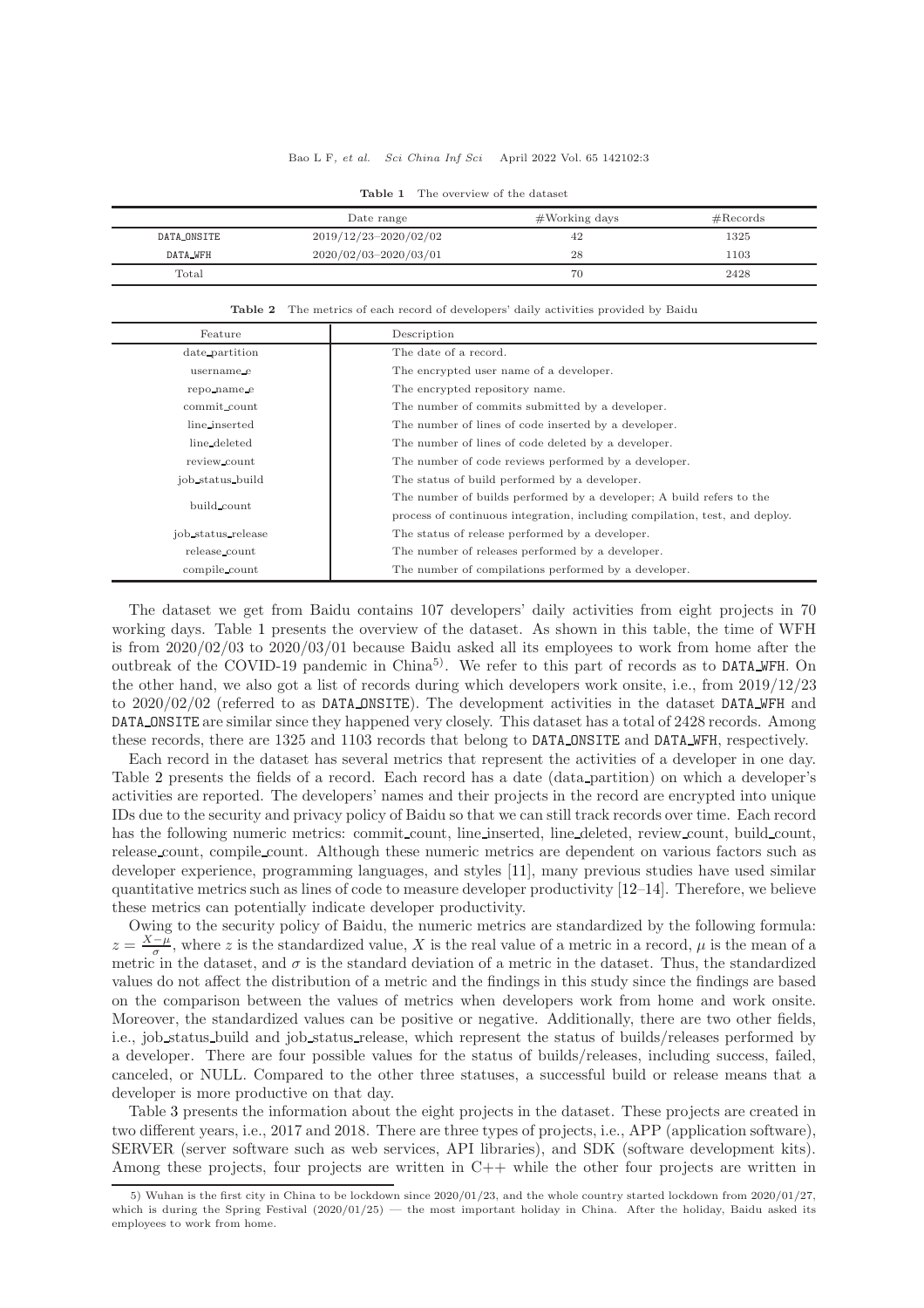<span id="page-3-0"></span>

|                | Created year | Project type  | Language | $#$ Developer  |
|----------------|--------------|---------------|----------|----------------|
| P <sub>1</sub> | 2017         | APP           | $C++$    | 13             |
| P <sub>2</sub> | 2017         | APP           | Java     | 13             |
| P3             | 2018         | <b>SERVER</b> | Java     | $\overline{4}$ |
| P <sub>4</sub> | 2017         | <b>SERVER</b> | Java     | 25             |
| P <sub>5</sub> | 2018         | <b>SERVER</b> | $C++$    | 53             |
| P6             | 2018         | <b>SDK</b>    | $C++$    | 10             |
| P7             | 2018         | <b>SERVER</b> | Java     | 7              |
| P8             | 2017         | <b>SERVER</b> | $C++$    | 14             |

Table 3 The project information

Java. Additionally, we count the number of developers who have records of development activities in the dataset for each project. We also report that these projects have different numbers of developers, for example, project P5 has the most number of developers (i.e., 53) and P3 has the least number of developers (only 4 developers).

#### 2.2 Research questions

In this section, we present six research questions we address in our study.

RQ1. Are there any significant differences in developer productivity between working from home and working onsite?

Motivation. In this RQ, we want to investigate whether WFH can affect developers' productivity compared to working onsite. Given the dataset from Baidu, we measure the overall productivity of all developers by combining their activities together, then compare the overall productivity when working from home and working onsite.

## RQ2. Do different programming languages affect developer productivity when working from home?

Motivation. Previous studies show that programming languages have an important impact on developers' activities, such as programming comprehension [\[15\]](#page-13-4) and being a long-time contributor of open source projects [\[16,](#page-13-5) [17\]](#page-13-6). WFH might have different impacts on developers using different programming languages. For example, since C++ projects in Baidu are usually larger and require more computing resources than Java projects, developers often need to build and debug these C++ projects on a powerful machine remotely. Meanwhile, for most Java projects, developers can write code and debug it in their own computers at home. Thus, in this RQ, we want to investigate whether developers using different programming languages have different productivities when working from home.

RQ3. Do different project types affect developer productivity when working from home? Motivation. As shown in Table [3,](#page-3-0) eight projects in the dataset have three different types, i.e., APP, SERVER, and SDK. The projects with different project types could have different project management methods and styles of schedules, different development, and communication tools, which might have a potential impact on developers' productivity [\[18,](#page-13-7)[19\]](#page-13-8). WFH changes the way of project management and development, which have different impacts on developer productivity for projects with different types. For example, many APP projects develop mobile apps, which usually rely on some specific framework and have predefined code styles and specifications. While the software developed by SERVER projects is usually applied in much more complicated scenarios and depends on many different frameworks and programming languages. Thus, it might be more different for developers when working from home to build, test, and debug a SERVER project than an APP project. Thus, we want to investigate whether different project types have an impact on developer productivity when working from home.

RQ4. Do different project ages affect developer productivity when working from home?

Motivation. Different project ages might affect developers' activities. For example, our previous study found that developers in older projects spend more time on program comprehension activities than those of projects in the beginning stage [\[15\]](#page-13-4). WFH might expand such effects caused by project age, for example, for an older project, developers need to read the source code and documents more frequently since such a project usually has more maintenance tasks; but they cannot access these resources and communicate with colleagues easily when working from home, which might lower their productivity. Thus, we want to investigate whether different project phases have an impact on the productivity of developers when working from home in this RQ.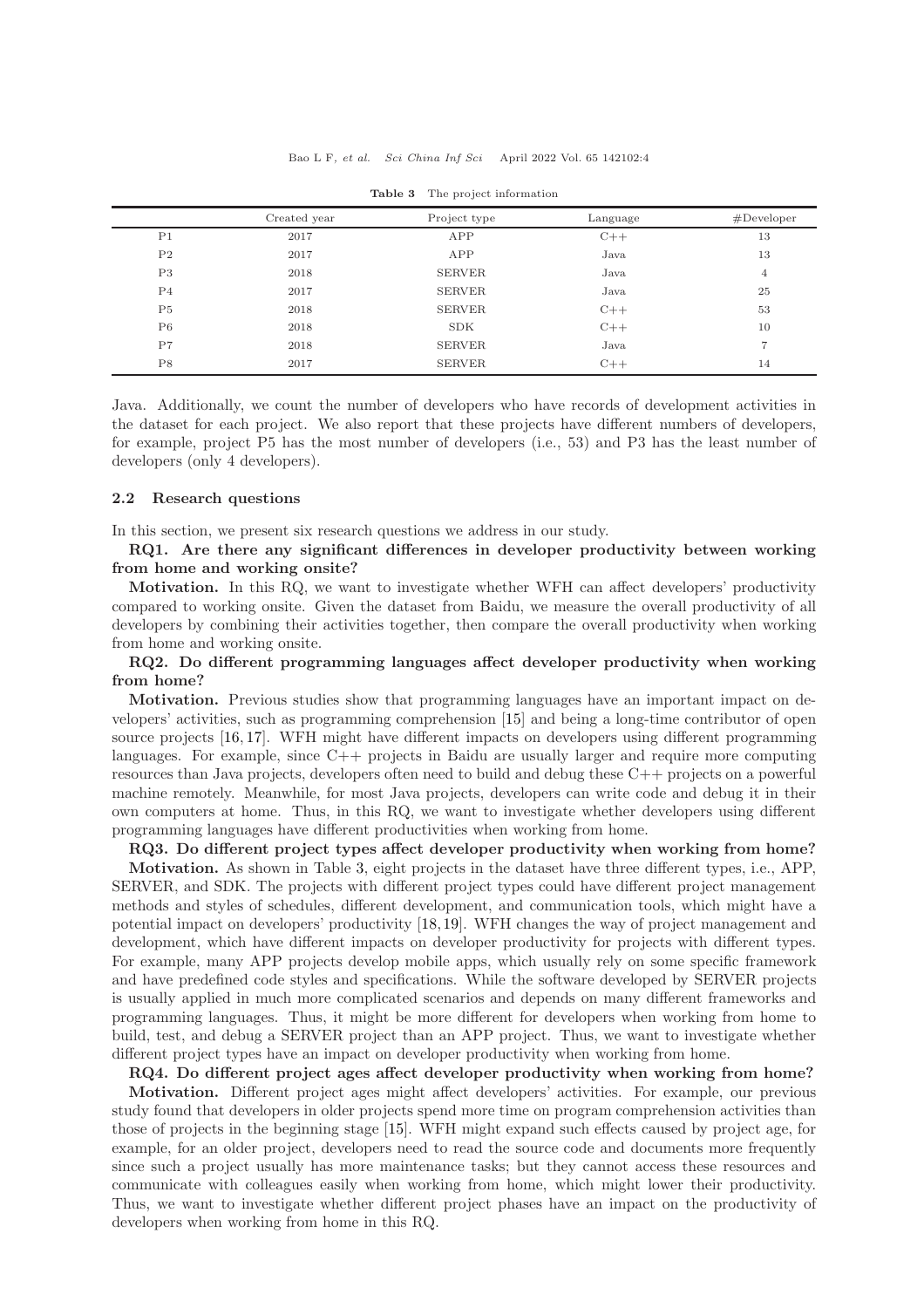RQ5. Do different project sizes affect developer productivity when working from home? Motivation. Different project sizes (measured by the number of developers of a project in this study) might have an impact on developers' productivity [\[20\]](#page-13-9). Zhou et al. [\[21\]](#page-13-10) found that size as a factor has been always considered as a confounding effect in different approaches in software engineering. Due to different project sizes, projects might have different ways of project management and software development, which would be affected by WFH differently. For example, it might be more difficult to communicate with each other in a large project when working from home, which might decrease the productivity of the project.

RQ6. Do individual developers have different productivity when working from home?

Motivation. Compared with working onsite, developers might have different productivity when working from home due to some personal factors, e.g., experience, personality, habit, and skills. For example, developers are much easier to be interrupted by some other stuff when working from home. In RQ1 we use the aggregated activity data of developers while in this RQ we use the daily activities of individual developers to investigate their productivity. Identifying developers who have different performances when working from home and the potential reasons behind it can help project leaders manage the projects. Thus, in this RQ we want to investigate whether individual developers have different productivity when working from home.

## <span id="page-4-0"></span>3 Case study results

In this section, we present the results of these six research questions one by one.

## 3.1 RQ1. The overall developer productivity when working from home

Methodology. To compare developer productivity when working from home with that when working onsite, we first group the records in the dataset by day, and compute several aggregate values including mean, median, sum, max, and min for each numeric metric, as shown in Table [3.](#page-3-0) Thus, we can know a more accurate distribution of developers' productivity in terms of each metric. For example, although the mean of the submitted commits (commit count) in one day indicates the average workload of developers in one day, sometimes a few experienced/core developers usually contribute more commits than junior/periphery developers, the mean of commits might still be very high. For all the metrics except for sum, we calculate these aggregate values of each metric of all developers for each day. For sum, we only consider the developers whose records are both in DATA WFH and DATA ONSITE, i.e., the sum of DATA WFH and DATA ONSITE includes the same number of developers. For the two non-numeric features job status build and job status release, we compute the success rate of build/release in one day, that is, the ratio of the number of times that a build/release is successful.

For each aggregation function of a metric, we have two groups, i.e., the days on which developers work from home and work onsite, respectively. The number of data points of a group is equal to the number of days of the corresponding group. Then, we apply the Wilcoxon rank-sum test [\[22\]](#page-13-11) to investigate whether the difference is statistically significant in terms of one kind of aggregate values of each metric. We also compute Cliff's delta  $[23]^{6}$  to quantify the amount of difference between the two groups. Consequently, we can compare developer productivity when working from home with working onsite in terms of different metrics.

Results. Since we only have standardized values for these metrics in the dataset, we use violin plots to show the distributions of these metrics when working from home and working onsite, as shown in Figure [1.](#page-5-0) Notice that the values of these metrics have been standardized (see Subsection [2.1\)](#page-1-1), their values can be negative. From this figure, these metrics have fewer wide distributions when developers work from home than those when developers work onsite except for the number of lines deleted every day. For example, the range of the mean of commit count by day when working onsite is approximately from  $-0.4$  to 0.6, while the range of the mean of build count by day when WFH is approximately from  $-0.5$  to 1.8. This indicates that developers might have more stable productivity when working from home than when working onsite.

Table [4](#page-5-1) presents p-values and Cliff's deltas  $(\delta)$  for DATA WFH compared with DATA ONSITE in terms of different aggregate values of each metric in one day. There are some cases whose values are "–" in these tables, which is caused by the fact that two compared lists are completely the same. We find

<sup>6)</sup> Cliff defines a delta of less than 0.147, between 0.147 and 0.33, between 0.33 and 0.474, and above 0.474 as negligible, small, medium, and large effect size, respectively.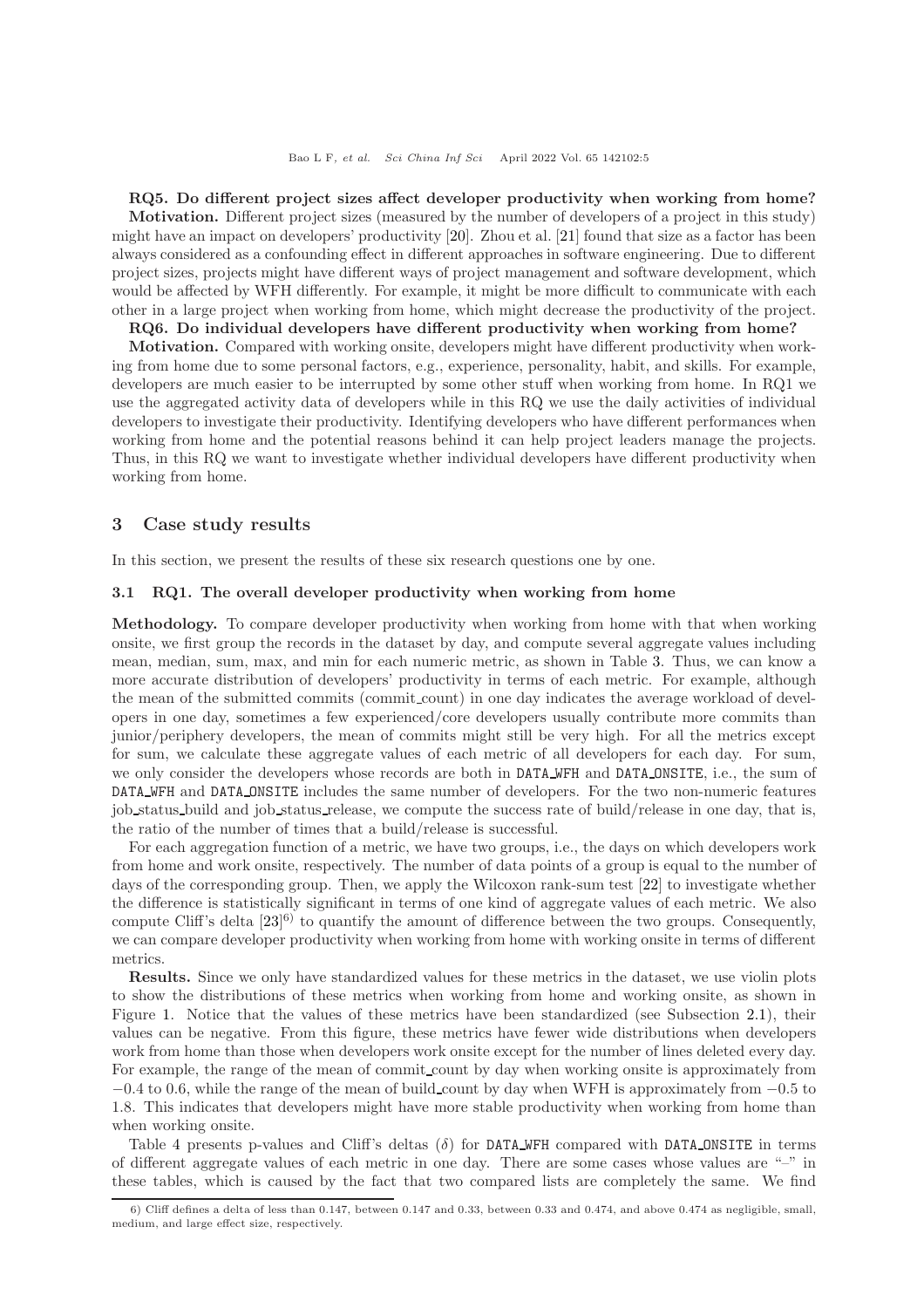<span id="page-5-0"></span>

Bao L F, et al. Sci China Inf Sci April 2022 Vol. 65 142102:6

Figure 1 (Color online) Violin plots for DATA WFH and DATA ONSITE in terms of the mean of numeric metrics grouped by day and build/release successful rate in one day.

<span id="page-5-1"></span>**Table 4** p-value and Cliff's delta  $(\delta)$  for DATA WFH compared with DATA ONSITE in terms of different aggregate values of each metric in one day

|                | Median<br>Mean |                   | Sum     |                          | Max     |                   | Min          |                 |                                   |                          |
|----------------|----------------|-------------------|---------|--------------------------|---------|-------------------|--------------|-----------------|-----------------------------------|--------------------------|
| Metric         | p-value        |                   | p-value |                          | p-value | δ                 | p-value      |                 | p-value                           |                          |
| build_count    | 0.112          | 0.173             | 0.001   | $-0.419$ (medium)        | 0.153   | 0.146             | 0.012        | $0.320$ (small) | 0.002                             | $-0.262$ (small)         |
| commit_count   | 0.220          | 0.111             | 0.034   | $0.245$ (small)          | 0.227   | 0.107             | $2.05E - 04$ | $0.500$ (large) |                                   |                          |
| compile count  | 0.036          | $-0.225$ (small)  | 0.216   | $-0.024$                 | 0.027   | $-0.273$ (small)  | 0.216        | $-0.024$        | $\overline{\phantom{a}}$          |                          |
| lines_deleted  | 0.005          | $-0.371$ (medium) | 0.139   | 0.152                    | 0.006   | $-0.359$ (medium) | 0.378        | 0.045           | $\overline{\phantom{a}}$          |                          |
| lines_inserted | 0.006          | $-0.357$ (medium) | 0.175   | 0.132                    | 0.007   | $-0.350$ (medium) | 0.172        | 0.135           | $\hspace{0.1mm}-\hspace{0.1mm}$   | $\overline{\phantom{a}}$ |
| release_count  | 0.131          | 0.160             |         | $\overline{\phantom{a}}$ | 0.119   | 0.168             | 0.027        | $0.259$ (small) | $\hspace{0.1cm} = \hspace{0.1cm}$ |                          |
| review_count   | 0.144          | 0.151             | 0.075   | 0.182                    | 0.161   | 0.141             | 0.015        | $0.308$ (small) | $\overline{\phantom{a}}$          |                          |

that there are some cases in which developer productivity when WFH is significantly different from that when working onsite. To ease inspection, we highlight those Cliff's delta values when the p-values are significant in different levels of the effect size. For example, the sum of compile count, line deleted and line inserted when WFH is significantly less than those when working onsite, and all the effect sizes are not at the negligible level. This might indicate WFH has a negative effect on developer productivity in terms of the number of compilations, deleted lines, and inserted lines every day. We also compute p-values and Cliff's deltas for the success rate of build/release for DATA WFH compared with DATA ONSITE. We find that the success rate of the build when WFH is not significantly different from when working onsite  $(p - value = 0.207)$ , while the success rate of release when WFH is significantly less from when working onsite  $(p - value = 0.002$  and  $\delta = -0.842$ ). This might be because a project release requires more collaboration and communication that are affected by WFH.

Moreover, we find that WFH has different impacts on developer productivity in terms of different metrics. For example, in terms of build count, its median values for developers when WFH are less than these when working onsite. On the contrary, the maximum value of build count for developers when WFH is larger than these when working onsite. This might indicate that a small number of developers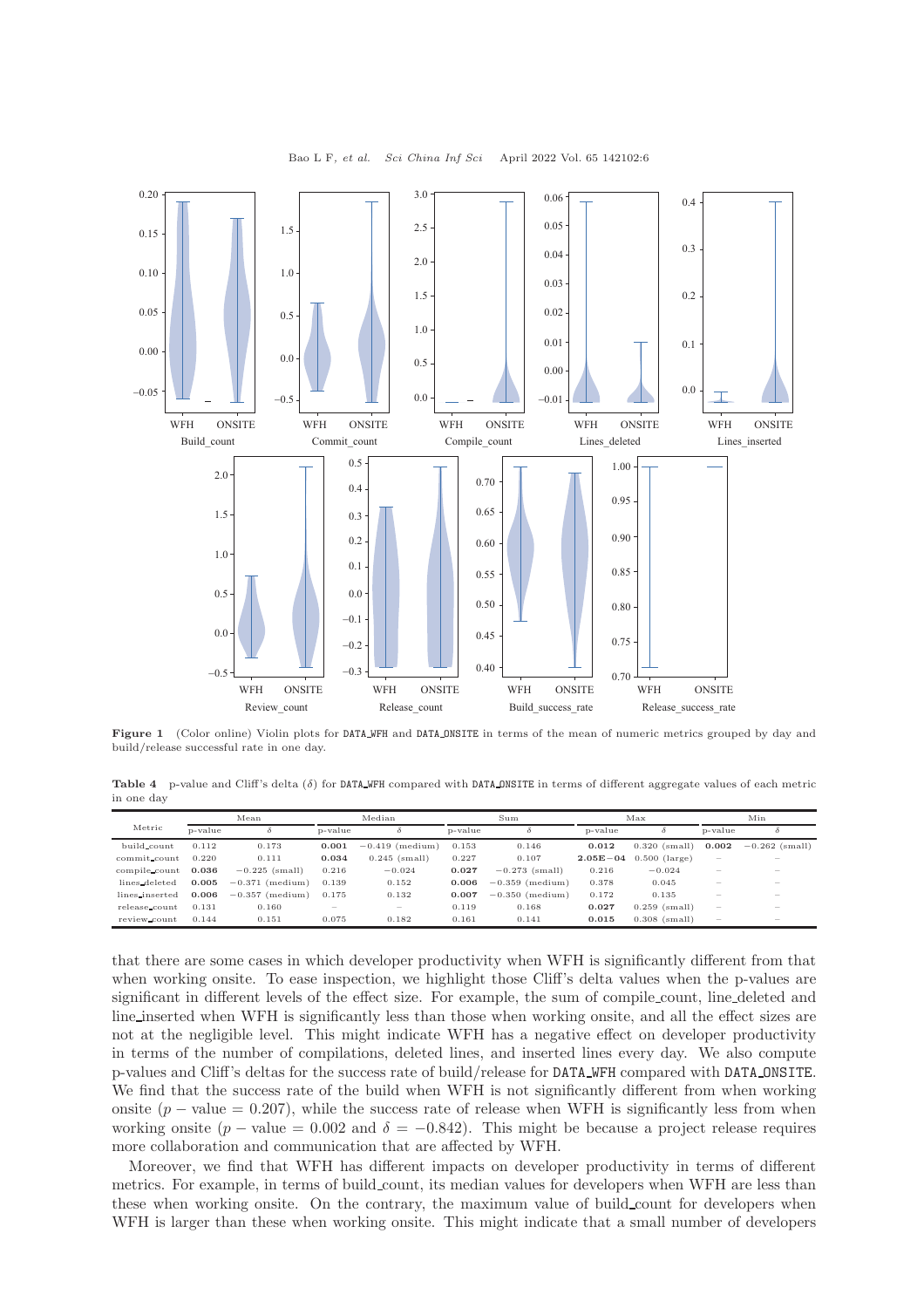| Language | Metric         | Positive                 | Negative                        |
|----------|----------------|--------------------------|---------------------------------|
|          | build count    | Sum, max                 | Min                             |
|          | commit count   | Mean, max                |                                 |
|          | compile count  | $\overline{\phantom{a}}$ | Mean, sum                       |
| $C++$    | lines_deleted  | $\hspace{0.05cm}$        | Sum                             |
|          | lines_inserted | $\qquad \qquad$          | Sum                             |
|          | release_count  | Mean                     | $\hspace{0.1mm}-\hspace{0.1mm}$ |
|          | review_count   | Mean, max                | $\sim$                          |
| Java     | build_count    | $\qquad \qquad$          | Mean, median, sum, min          |
|          | commit_count   | $\hspace{0.05cm}$        | Sum                             |
|          | compile_count  | $\hspace{0.05cm}$        |                                 |
|          | lines deleted  | $\sim$                   | -                               |
|          | lines_inserted | $\hspace{0.05cm}$        | $\overline{\phantom{a}}$        |
|          | release_count  | $\hspace{0.05cm}$        |                                 |
|          | review_count   | $\hspace{0.05cm}$        | Mean                            |

<span id="page-6-0"></span>Table 5 The cases in which WFH values for C++ and Jave projects are significantly different from ONSITE values

perform more builds when working from home, while most of the developers perform fewer builds. As shown in the results of RQ6 (see Subsection [3.6\)](#page-8-0), this might be because some developers can be more productive when working from home.

Overall, WFH has different impacts on developer productivity in terms of different metrics.

## 3.2 RQ2. The impact of programming language

Methodology. For both the records in DATA WFH and DATA ONSITE, we divide them into two groups: those from the projects using  $C++$  and Java. For each group, we use the same method in the RQ1, then investigate whether the difference in developer productivity between WFH and working onsite is statistically significant in terms of the aggregate values of each metric.

Results. Table [5](#page-6-0) presents the cases in which the WFH values are significantly different from those of working on site, and the effect sizes of WFH are not negligible compared with these of working onsite for C++ and Java projects. The column 'Positive'/'Negative' means that WFH has a positive/negative impact on developer productivity in terms of an aggregate value of a metric. "–" means there are no cases in which WFH values are significantly different from those of working onsite for a metric.

We find that for  $C_{++}$  projects, there are both positive and negative cases. For example, the mean of commit count, release count, and review count are belong to positive cases while the sum of compile count, lines deleted, and lines inserted are belong to negative cases. On the other hand, all the cases of Java projects belong to negative cases. This indicates that WFH has more negative impacts on Java projects than C++ projects.

## WFH has both positive and negative impacts on developer productivity for  $C_{++}$  projects in terms of different metrics but has a negative impact on developer productivity for Java projects.

#### 3.3 RQ3. The impact of project type

Methodology. We split the records in the dataset into three parts based on the project type, i.e., APP, SERVER, and SDK. For each part, we use the same approach as RQ1 and RQ2 to investigate the difference in developer productivity between WFH and working onsite for projects with different types.

Results. Table [6](#page-7-0) presents the cases in which the WFH values are significantly different from those of working onsite, and the effect sizes are not negligible for APP, SERVER, and SDK projects. For APP projects, there are some positive and negative cases, which indicate that WFH might have both positive and negative impacts on developer productivity. For example, in terms of mean, median, sum and max of commit count and review count, their values for developers when WFH are significantly larger than these when working onsite; on the contrary, in terms of mean of build count and compile count, their values for developers when WFH are significantly less than these when working onsite.

For SDK and SERVER projects, most of the cases are negative, which indicates that WFH has a negative impact on developer productivity. This might be because SDK and SERVER projects usually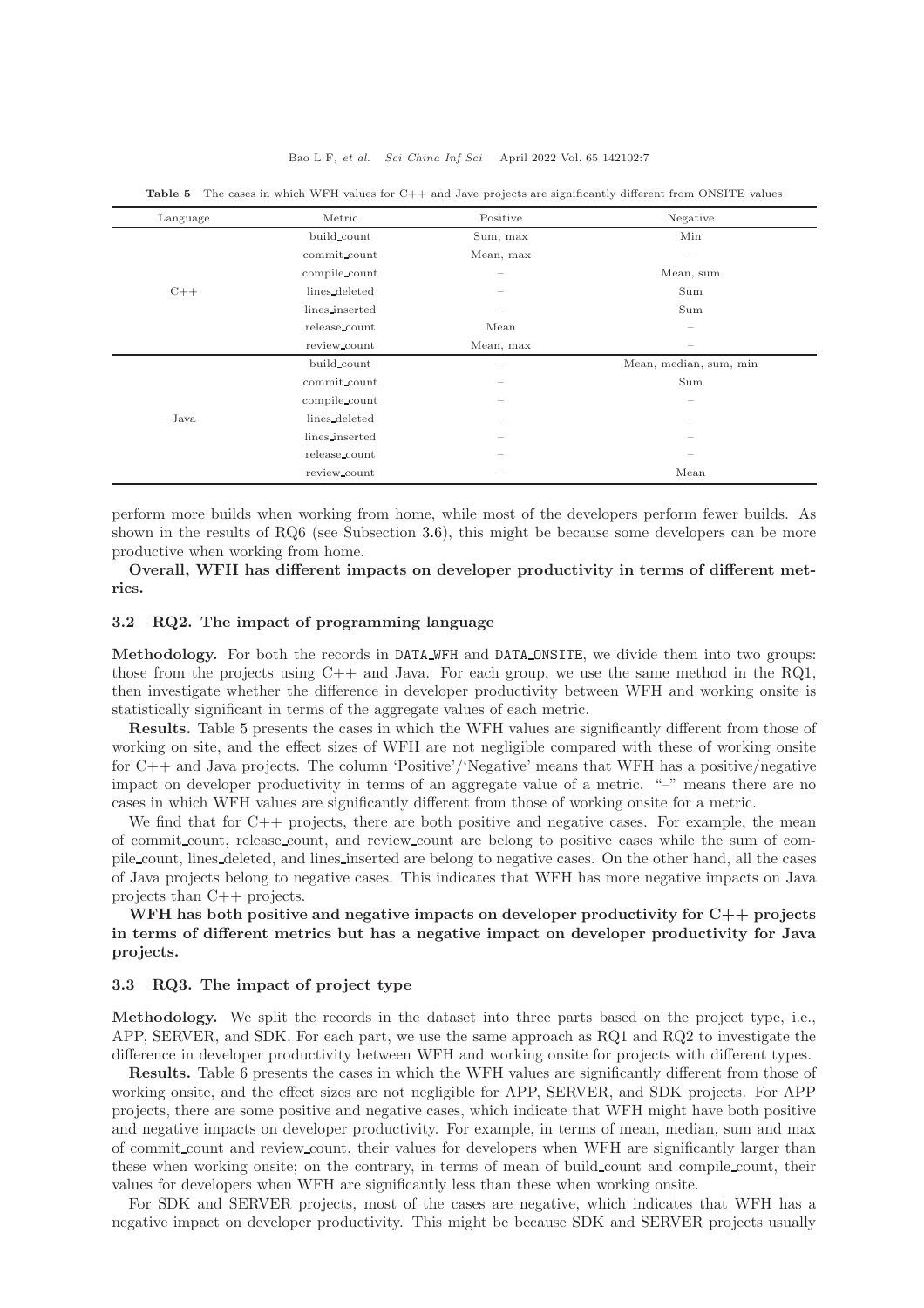#### Bao L F, et al. Sci China Inf Sci April 2022 Vol. 65 142102:8

| Type          | Metric         | Positive               | Negative                 |
|---------------|----------------|------------------------|--------------------------|
|               | build_count    | Max                    | Mean, min                |
|               | commit count   | Mean, median, sum, max | $\qquad \qquad -$        |
|               | compile_count  |                        | Mean                     |
| APP           | lines_deleted  |                        | $\operatorname{Sum}$     |
|               | lines_inserted |                        |                          |
|               | release_count  | Mean                   |                          |
|               | review_count   | Mean, median, sum, max |                          |
|               | build_count    | Mean, max              | Min                      |
|               | commit_count   |                        | Min                      |
|               | compile_count  |                        | $\overline{\phantom{0}}$ |
| <b>SDK</b>    | lines deleted  |                        | Min                      |
|               | lines_inserted |                        | Min                      |
|               | release_count  |                        |                          |
|               | review_count   |                        | Min                      |
|               | build_count    |                        | Median, min              |
|               | commit count   |                        |                          |
| <b>SERVER</b> | compile_count  |                        | Mean, sum                |
|               | lines_deleted  |                        | Sum                      |
|               | lines_inserted |                        | Sum                      |
|               | release_count  |                        | Mean                     |
|               | review_count   |                        |                          |

<span id="page-7-0"></span>Table 6 The cases in which WFH values for APP, SDK, and SERVER projects are significantly different from ONSITE values

<span id="page-7-1"></span>Table 7 The cases in which WFH values for 2017 and 2018 projects are significantly different from ONSITE values

| Year | Metric         | Positive                 | Negative                        |
|------|----------------|--------------------------|---------------------------------|
|      | build_count    | Max                      | Median, min                     |
|      | commit_count   | Mean, sum, max           | $\overline{\phantom{a}}$        |
|      | compile_count  | $\overline{\phantom{a}}$ | Mean                            |
| 2017 | lines_deleted  | Median, max              |                                 |
|      | lines_inserted | Median, max              | Sum                             |
|      | release_count  | Mean                     |                                 |
|      | review count   | Mean, median, sum, max   |                                 |
|      | build_count    | $\overline{\phantom{a}}$ | Median, min                     |
|      | commit_count   | -                        | $\qquad \qquad$                 |
| 2018 | compile count  | $\overline{\phantom{a}}$ | Mean, sum                       |
|      | lines_deleted  | $\overline{\phantom{a}}$ | Mean, sum                       |
|      | lines_inserted | $\sim$                   | Sum                             |
|      | release_count  | -                        | $\hspace{0.1mm}-\hspace{0.1mm}$ |
|      | review count   |                          | Sum                             |

have more components than APP projects, which requires more collaboration and communication with the other developers. According to the feedbacks from Baidu (see Subsection [4.1\)](#page-9-1), WFH has a negative impact on collaboration and communication, which decreases developer productivity.

WFH has both positive and negative impacts on developer productivity for APP projects and decreases developer productivity for SDK and SERVER projects.

## 3.4 RQ4. The impact of project age

Methodology. As the projects in the dataset are created in two different years, i.e., 2017 and 2018, we split the records into two groups based on the year in which a project is created. Then, we investigate the difference in developer productivity between WFH and working onsite for projects of different ages.

Results. Table [7](#page-7-1) presents the cases in which WFH values are significantly different from those of working onsite, and the effect sizes are not negligible for 2017 and 2018 projects. As shown in Table [7,](#page-7-1) for projects created in 2017, there are more positive cases than negative cases. For example, the mean of commit count, release count, and review count are belong to positive cases while only the mean of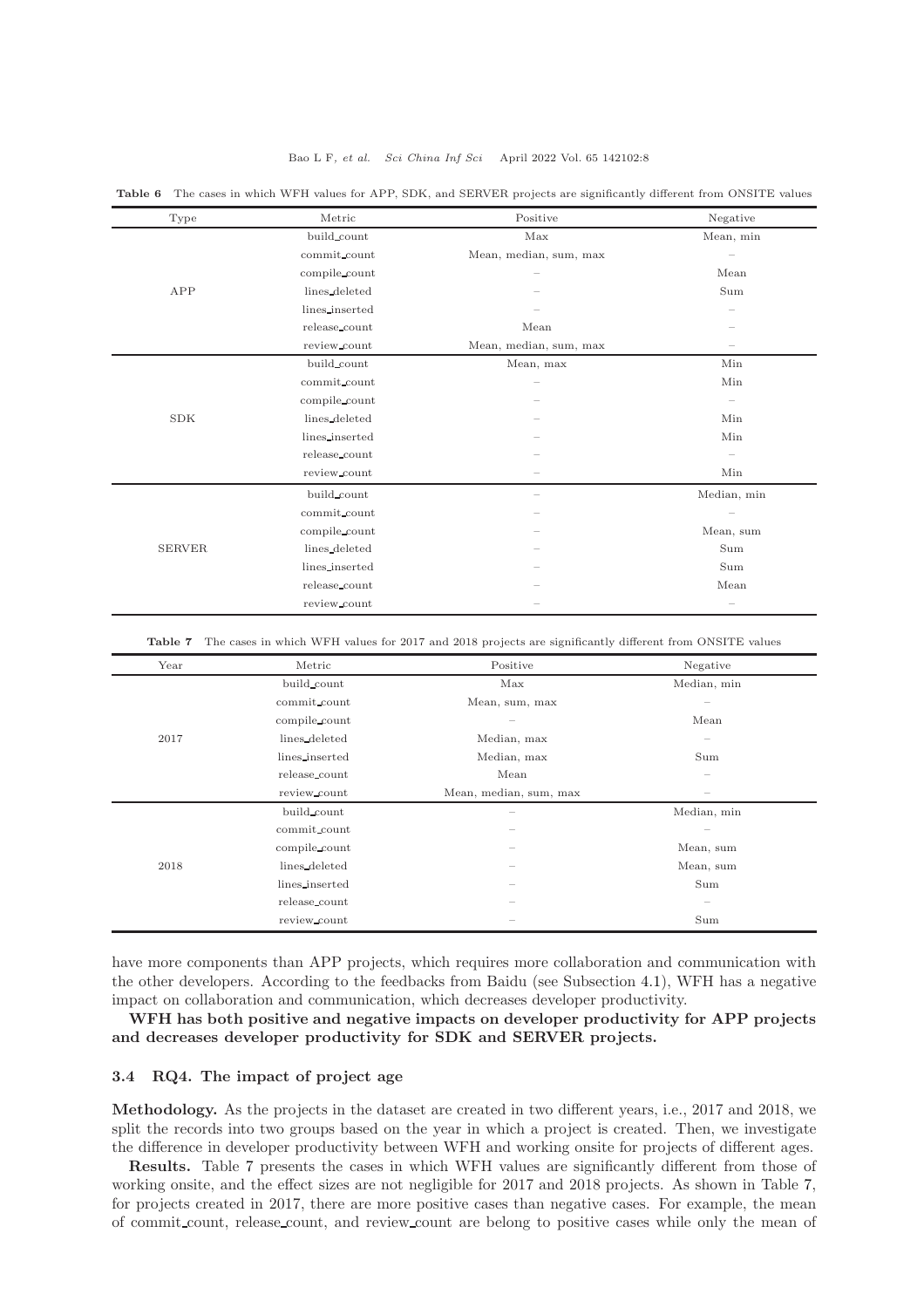| Size  | Metric         | Positive                        | Negative                 |
|-------|----------------|---------------------------------|--------------------------|
|       | build_count    | Max                             | Median, min              |
|       | commit count   | Mean, sum, max                  | $\qquad \qquad$          |
|       | compile_count  | $\hspace{0.1mm}-\hspace{0.1mm}$ | Mean                     |
| Small | lines_deleted  | Median                          | $\qquad \qquad$          |
|       | lines_inserted | Median                          |                          |
|       | release_count  | $\hspace{0.1mm}-\hspace{0.1mm}$ |                          |
|       | review_count   | Mean, median, sum, max          |                          |
|       | build_count    | Sum                             | Median, min              |
| Large | commit_count   |                                 | $\overline{\phantom{a}}$ |
|       | compile_count  |                                 | Mean, sum                |
|       | lines deleted  |                                 | Sum                      |
|       | lines_inserted | $\sim$                          | Sum                      |
|       | release_count  |                                 | Mean, max                |
|       | review_count   |                                 | $\qquad \qquad$          |

<span id="page-8-1"></span>Table 8 The cases in which WFH values for small and large projects are significantly different from ONSITE values

compile count is belong to negative cases. On the other hand, all the cases of projects created in 2018 belong to negative cases. According to the feedback from Baidu, compared to projects created in 2017, projects created in 2018 are less mature and might have more tasks and schedules. It is not easy for a project to complete some kinds of tasks or schedules when working at home, for example, recruiting a new developer usually takes more time when working at home, but a newer project usually needs more new developers than these older projects.

WFH has a positive effect on developer productivity for projects created in 2017 but a negative impact on developer productivity for projects created in 2018.

#### <span id="page-8-2"></span>3.5 RQ5. The impact of project size

Methodology. As shown in Table [3,](#page-3-0) these eight projects have different numbers of developers. According to the feedback from Baidu, we regard the projects P4 and P5 with more than 20 developers as large projects, and the other 6 projects as small projects. Then, we split the records into two groups based on project size. Then, we investigate the difference in developer productivity between WFH and working onsite for projects with different sizes.

Results. Table [8](#page-8-1) presents the cases in which WFH values are significantly different from those of working onsite, and the effect sizes are not negligible for small and large projects. We find that there are more positive cases than negative cases for small projects and most of the cases in large projects are belong to negative cases except for the sum of build count. The reason might be that it is more difficult for a large project to adjust its structure and schedule after WFH and it is more difficult for large projects to collaborate and communicate with others when working from home.

WFH has a larger impacts on developer productivity for large projects than small projects.

### <span id="page-8-0"></span>3.6 RQ6. The productivity of individual developers when working from home

Methodology. For each developer in our dataset, we have two kinds of records, i.e., those of WFH and working onsite. Then, we investigate whether their productivity of WFH is significantly different from those of working onsite in terms of each metric. We also compute Cliff's delta [\[23\]](#page-13-12) to quantify the amount of difference. For the records of working onsite, we only use DATA ONSITE according to the findings in RQ1.

Results. Table [9](#page-9-2) presents the individual developers whose WFH productivity is significantly different from ONSITE productivity in terms of at least one aggregation metric. The second column in this table is the index of a developer in their project. Out of 139 developers in the whole dataset, the productivity of 21 developers when WFH is significantly different from when working onsite. On the other hand, the productivity of the majority of developers (84.8%) in terms of all the metrics is not significantly different from when working onsite.

Table [10](#page-9-3) presents the number of developers for who WFH has a positive or negative impact on their productivity in terms of a metric. As shown in this table, only in terms of compile count, there is no developer whose productivity when WFH is significantly larger than that when working onsite. We also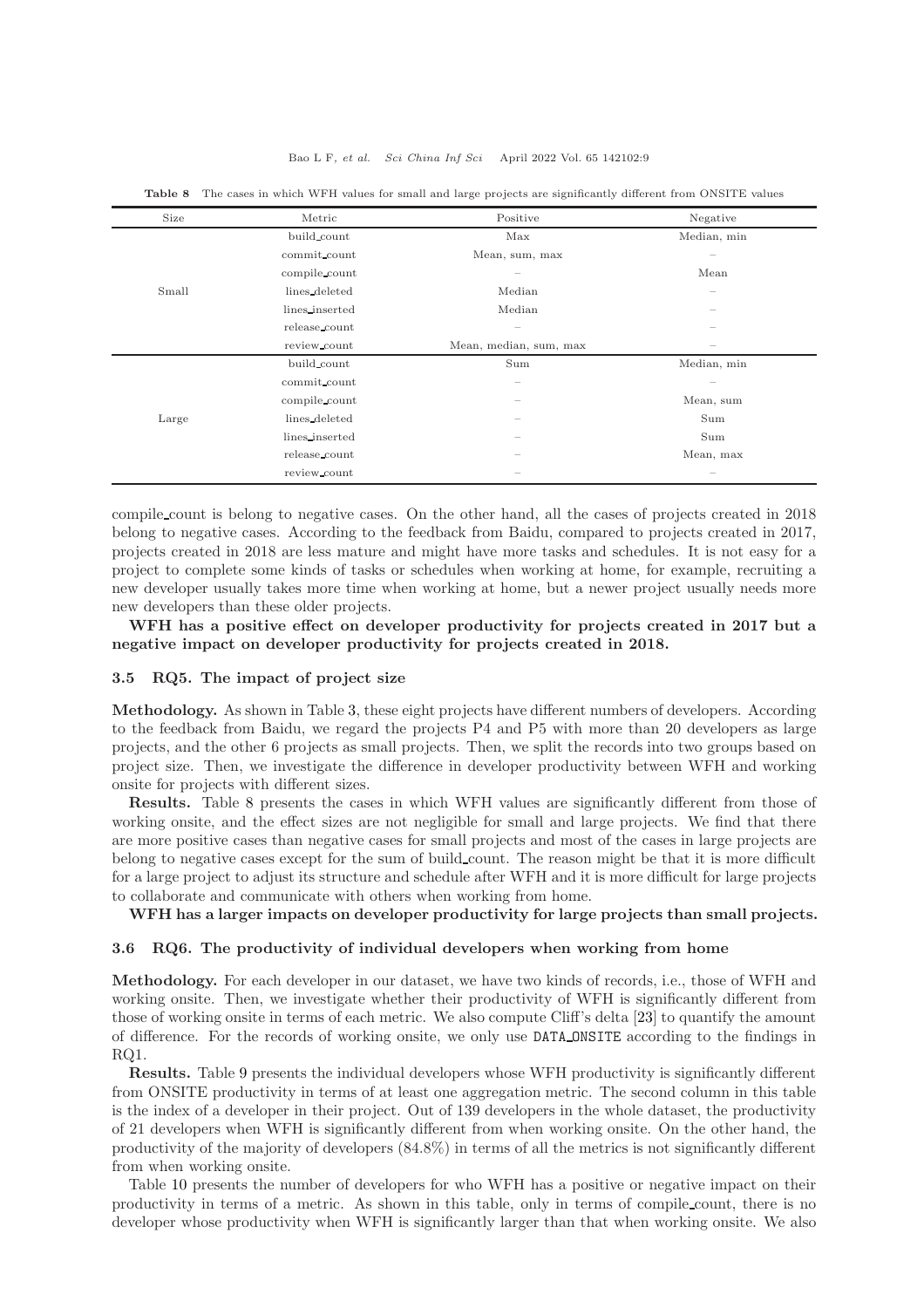|                | ProjectDeveloper | build count                     | commit count                                                                               | compile_count                 | lines_deleted                                                 | lines_inserted                                                  | release_count                 | review_count                    |
|----------------|------------------|---------------------------------|--------------------------------------------------------------------------------------------|-------------------------------|---------------------------------------------------------------|-----------------------------------------------------------------|-------------------------------|---------------------------------|
| P1             | D1               | $0.567 \text{ (large)}$ ***     | $0.634 \text{ (large)}$ *** $\times$                                                       |                               | $0.324$ (small) <sup>**</sup>                                 | $0.295$ (small) <sup>*</sup>                                    | x                             | $0.452$ (medium) <sup>***</sup> |
| P <sub>1</sub> | D <sub>2</sub>   |                                 | $-0.316$ (small) <sup>*</sup> $-0.176$ (small) <sup>*</sup>                                |                               |                                                               |                                                                 |                               |                                 |
| P <sub>1</sub> | D3               |                                 |                                                                                            |                               |                                                               |                                                                 |                               | $0.445$ (medium) <sup>***</sup> |
| P <sub>1</sub> | D <sub>4</sub>   |                                 | $-0.395$ (medium) <sup>**</sup> $-0.358$ (medium) <sup>**</sup>                            |                               |                                                               | $0.272~(\text{small})^*$                                        |                               |                                 |
| P <sub>1</sub> | D <sub>5</sub>   |                                 | $-0.083$ (negligible) <sup>*</sup>                                                         |                               |                                                               |                                                                 |                               | $-0.335$ (medium) <sup>**</sup> |
| P <sub>1</sub> | D8               |                                 |                                                                                            |                               | $-0.196$ (small) <sup>*</sup>                                 | $-0.197$ (small) <sup>*</sup> 0.148 (small) <sup>***</sup>      |                               |                                 |
| P <sub>2</sub> | D1               |                                 | $-0.667$ (large) <sup>*</sup>                                                              |                               |                                                               | $-0.667$ (large) <sup>*</sup>                                   |                               | $0.600$ (large) <sup>*</sup>    |
| P <sub>5</sub> | D <sub>5</sub>   | $-0.427$ (medium) <sup>**</sup> | $-0.296$ (small) <sup>*</sup>                                                              |                               | $-0.290$ (small) <sup>*</sup>                                 |                                                                 |                               |                                 |
| P <sub>5</sub> | D <sub>6</sub>   |                                 |                                                                                            |                               | $-0.293$ (small) <sup>*</sup>                                 |                                                                 |                               |                                 |
| P <sub>5</sub> | D7               | $0.585 \text{ (large)}$ **      | $0.530 \text{ (large)}$ **                                                                 |                               | $0.367 \text{ (medium)}^*$ 0.537 (large) <sup>**</sup>        |                                                                 |                               |                                 |
| P <sub>5</sub> | D11              |                                 | $-0.368$ (medium) <sup>*</sup>                                                             |                               |                                                               | $-0.405$ (medium) <sup>**</sup> $-0.402$ (medium) <sup>**</sup> |                               | $-0.299$ (small) <sup>*</sup>   |
| P <sub>5</sub> | D13              |                                 |                                                                                            |                               |                                                               |                                                                 |                               | $0.288$ (small) <sup>**</sup>   |
| P <sub>5</sub> | D14              |                                 |                                                                                            |                               |                                                               |                                                                 |                               | $0.214$ (small) <sup>*</sup>    |
| P <sub>5</sub> | D17              | $1.000 \text{ (large)}$ **      | $0.636 \text{ (large)}$ *                                                                  |                               |                                                               | $0.591 \text{ (large)}^* \qquad -0.773 \text{ (large)}^{**}$    |                               |                                 |
| P <sub>5</sub> | D20              |                                 |                                                                                            | $-0.167$ (small) <sup>*</sup> |                                                               | $-0.451$ (medium) <sup>**</sup>                                 |                               |                                 |
| P <sub>5</sub> | D23              |                                 |                                                                                            |                               | $0.280$ (small) <sup>*</sup>                                  |                                                                 |                               | $0.372$ (medium) <sup>**</sup>  |
| P <sub>5</sub> | D24              |                                 | $0.351 \text{ (medium)}^* \quad 0.385 \text{ (medium)}^{**}$                               |                               |                                                               |                                                                 |                               | $-0.368$ (medium) <sup>**</sup> |
| P <sub>5</sub> | D29              |                                 |                                                                                            |                               |                                                               |                                                                 | $-0.688$ (large) <sup>*</sup> |                                 |
| P6             | D <sub>2</sub>   |                                 |                                                                                            |                               |                                                               |                                                                 |                               | $-0.342$ (medium) <sup>*</sup>  |
| P7             | D <sub>2</sub>   |                                 | $-0.312$ (small) <sup>*</sup>                                                              |                               | $-0.413$ (medium) <sup>**</sup> $-0.264$ (small) <sup>*</sup> |                                                                 |                               |                                 |
| P8             | D6               |                                 |                                                                                            |                               |                                                               |                                                                 |                               | $0.833 \text{ (large)}^*$       |
|                |                  |                                 | * denotes p-value < $0.05$ ; ** denotes p-value < $0.01$ ; *** denotes p-value < $0.001$ . |                               |                                                               |                                                                 |                               |                                 |

<span id="page-9-2"></span>Table 9 Developer productivity of WFH is significantly different from that of working onsite in terms of different features

<span id="page-9-3"></span>Table 10 The number of developers whose WFH productivity is significantly larger or smaller than their ONSITE productivity in terms of each metric

| Metric        | #Positive    | #Negative      |
|---------------|--------------|----------------|
| build count   | 4            |                |
| commit count  | 3            |                |
| compile count | $\mathbf{0}$ | $\overline{2}$ |
| line_deleted  | 3            | 6              |
| line_inserted | 3            | 6              |
| release_count |              |                |
| review_count  |              | 4              |

notice that the productivity of several developers when WFH is significantly larger than when working onsite in terms of all metrics, e.g., D1 of the project P1 and D7 of the project P5. For these developers, the company should encourage them to work from home for more time since remote work can improve their productivity. On the contrary, some developers are less productive when working from home, e.g., D2 of the project P1 and D5 of the project P5. For these developers, remote work is not encouraged since their productivity decreases when working from home.

The productivity of most developers working from home is similar to that of working onsite. For a small portion of developers, WFH has different impacts on their productivity.

## <span id="page-9-0"></span>4 Discussion

In this section, we first present the feedback from Baidu, then provide implications of our findings. At the end of this section, we discuss some threats to validity.

## <span id="page-9-1"></span>4.1 Feedback from Baidu

Based on our findings, we perform a simple survey to get some feedback from developers in the studied projects. In the survey, we first collect some demographic information such as the developer role and the main programming language. Then, we ask responders whether they agree that WFH has an impact on productivity in a 5-point Likert scale (strongly disagree, disagree, neutral, agree, strongly agree). Finally, we have an open question to ask them about the factors that might affect developer productivity when working from home. Many of them agreed that WFH can have both positive and negative impacts on developer productivity. Some also agree that there is no difference in productivity when working from home. The followings are some of the feedback we collected.

### WFH improves developer productivity.

• It is the first time for some developers to work from home, so they feel very excited and have a lot of energy to do their work.

• Developers can focus on their own work and not be disturbed by colleagues.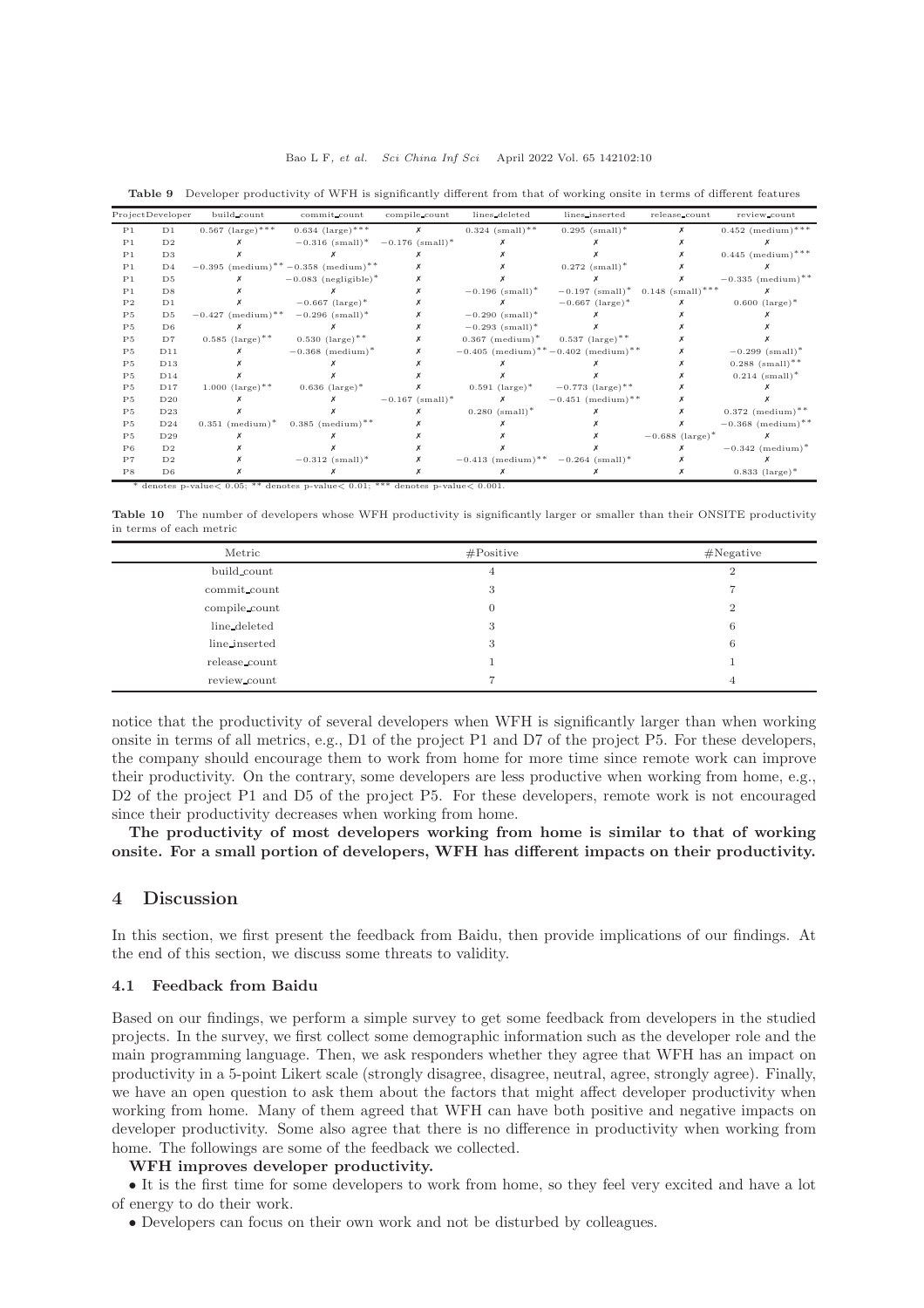• After working from home, the company asked developers to write daily reports instead of weekly reports. Daily reports can help developers recall their daily work and push them to work harder in the second day if their tasks are not completed.

• WFH decreases the cost of transportation and saves a lot of time for developers.

• WFH might increase developers' working time because there is no switch between workplace and home and developers can work very early in the morning or very late in the evening.

• WFH gives developers better work-life balance so that developers can work in better condition.

## WFH decreases developer productivity.

• There is much other stuff (e.g., looking after children or pets, cooking by themselves) to interrupt developers' work and take a lot of their time.

• Some developers without self-discipline cannot focus on work when working from home. Unlikely onsite, they might be too relaxed at home since there is no colleague around them.

• Although video conferencing tools or telephone are now very convenient for communication, the efficiency of collaboration still decreases due to WFH.

There is no difference in developer productivity when working from home.

• There are no barriers for many developers to complete their daily tasks (e.g., writing code, building projects, code review) when working from home.

• There is no difference of project schedule between WFH and working onsite since developers can know the schedule using an online project schedule tool.

• Current video conferencing tools are very powerful, for example, they usually support screen sharing. So, there is a very slight difference between meeting at a meeting room of the company and online.

#### 4.2 Implications

WFH has different impacts on overall developer productivity. Many previous studies show that WFH has a positive effect on the productivity of workers  $[6-10,24,25]$  $[6-10,24,25]$  $[6-10,24,25]$ . Some other studies also show that WFH might have a negative impact on employee productivity. For example, Kazekami [\[25\]](#page-13-14) found that long working time of WFH would decrease teleworker productivity. In our study, we use a quantitative analysis method to show that WFH has different impacts on developer productivity. From the feedback of Baidu, the difference in developer productivity might be caused by many reasons. We also find that the productivity of most developers is not significantly different from when working onsite (RQ6), so we think WFH can be considered as a choice of work arrangement for employees because WFH offers many other benefits except productivity, such as saving costs for the company and the flexibility of working time for developers.

A project needs to prepare for WFH according to its own characteristics. In this study, we find that developer productivity might be associated with the characteristics of a project including programming language and project type/age/size. For example, WFH might have a positive effect on developer productivity for small project but does not affect developer productivity for large projects (see RQ2 in Subsection [3.5\)](#page-8-2). Thus, we believe that adopting the WFH policy for a project should be based on its own characteristics, e.g., programming languages and project size. When starting the WFH policy, a project needs to prepare some resources to reduce the risks of decreasing developer productivity. For example, a large project should consider the communication cost of WFH and prepare the relevant tools to facilitate the communication of teams.

Using different strategies of WFH for individual developers. We find that the productivity of most developers in this study does not change when working from home. Still there exist some developers whose productivity of WFH is different from these of working onsite. Thus, some approaches based on some development metrics can be used to identify whether the productivity of a developer increases or decreases when working from home. Once the productivity of a developer decreases, the project manager needs to identify the reasons behind it. If the developer is not suitable to work from home, he should be asked to work in the company. On the other hand, if the productivity of a developer increases, the project team should allow them to continue working from home.

For researchers, to improve individual developers' productivity when working from home, more empirical studies are required to investigate more factors that affect their productivity, e.g., personality, moods, and their working environment at home. Additionally, some machine learning models based on developers' daily activities can be built to predict whether their productivity will change when working from home.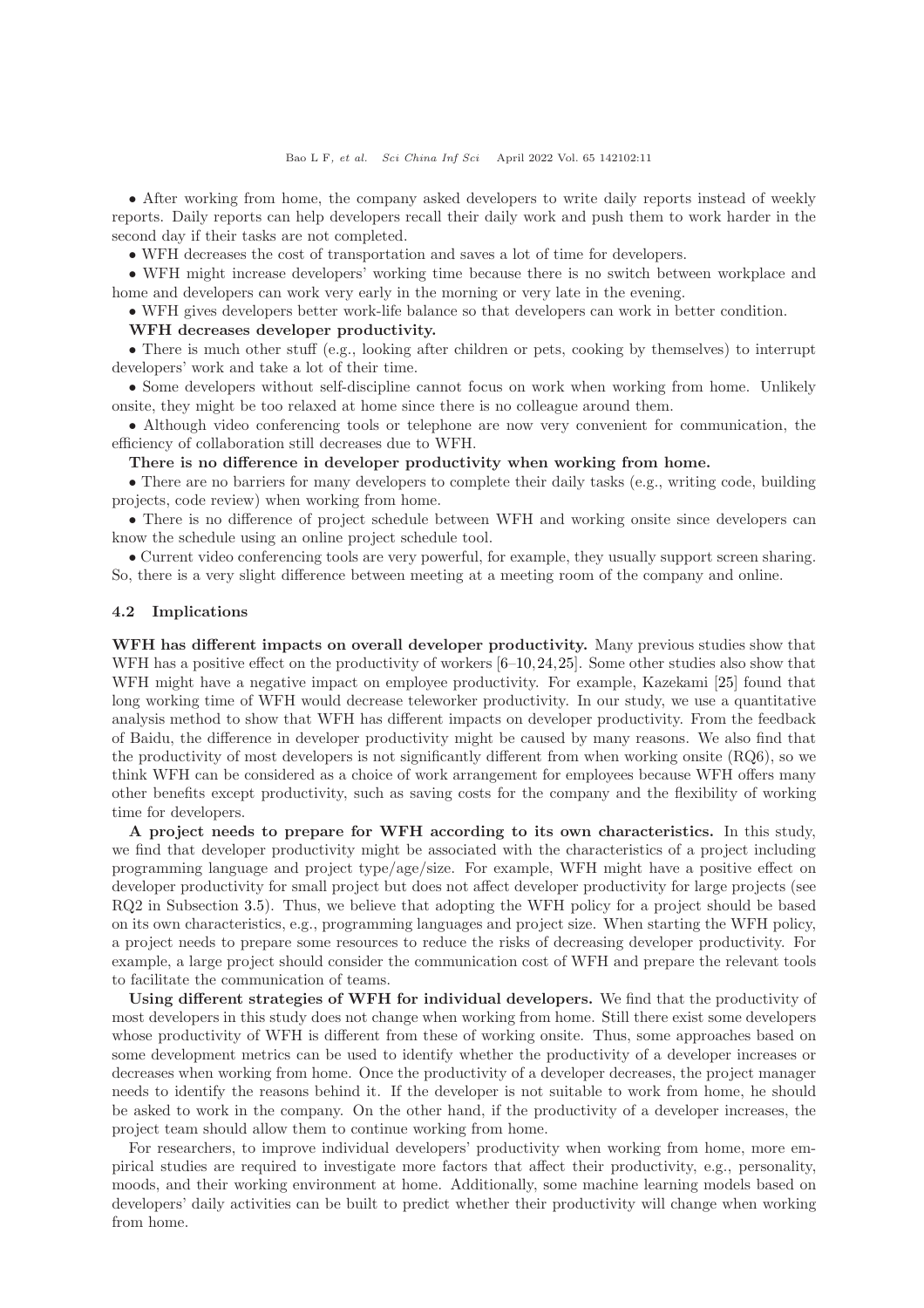#### 4.3 Threats to validity

Threats to internal validity. First, there might exist errors in our code and experiment setting. We have written a python script to process and analyze the dataset provided by Baidu. We double-check our code, however, there may exist some errors that we do not notice. The second internal validity is that we use some quantitative metrics of software development (e.g., the number of builds and commits) in the dataset to measure developer productivity. These metrics such as lines of code have been used to measure developer productivity [\[12–](#page-13-2)[14\]](#page-13-3). Hence, we think these metrics can potentially indicate the productivity of developers and we also use multiple aggregate values (such as mean and median) of these metrics by day to measure the productivity. Third, there might be many other factors (e.g., the workload in different times) that affect developer productivity. It is difficult to exclude all other factors in the study. To minimize this threat, we use the records of developers' activities of WFH and ONSITE in the same year (i.e., 2020) for comparison. Finally, the metrics in the dataset are standardized due to the security policy and privacy of Baidu. But we focus on the difference between the productivity of developers when working from home and working onsite. Thus, we believe that the comparison results using standardized values do not affect the findings in the study.

Threats to external validity relate to the generalizability of our findings. In this study, the dataset we used is from Baidu. The number of projects and developers is limited. Thus, it is unclear whether the same results still hold for other developers from other companies. However, since Baidu is one of the largest IT companies in China, we believe that our findings in this study have typical and common characteristics to some extent. Additionally, we analyze 138 working days of software development activities from 139 developers. These developers are from eight different projects with different characteristics such as programming languages and project types. Another threat to external validity relates to the generalizability of the metrics used to measure the productivity of developers. These metrics used in this study are very general and often used in software development [\[17,](#page-13-6) [26\]](#page-13-15). In the future, to reduce these threats, we plan to investigate more developers from different companies and consider more metrics.

## <span id="page-11-0"></span>5 Related work

In this section, we discuss related work in the fields of WFH and developer productivity.

## 5.1 Working from home

There are many studies in the literature that investigate the benefits and drawbacks of WFH [\[1,](#page-12-0) [27](#page-13-16)[–31\]](#page-13-17). According to the literature, the main benefits of WFH for companies include saving costs of buildings and increasing productivity and job satisfaction of employees. For employees, WFH gives them more flexible working time and provides a better work-life balance. WFH can also offer benefits to some special kinds of persons, such as the disabled [\[2\]](#page-12-6) and transgender developers [\[32\]](#page-13-18). The main disadvantages of WFH are the access to technology and the integration of telework with the company's strategy and organizational structure, as well as the teleworkers motivation and control [\[29\]](#page-13-19). Felstead and Henseke [\[30\]](#page-13-20) also reported that telework makes employees it difficult to insulate the world of work from other aspects of life when both worlds collide and overlap.

Several studies have investigated the impact of WFH on productivity  $[6-10, 24, 25]$  $[6-10, 24, 25]$  $[6-10, 24, 25]$  $[6-10, 24, 25]$ . Among these studies, many of them reported that WFH has a positive impact on the productivity of teleworkers. For example, Coenen and Kok [\[24\]](#page-13-13) found that telework has a positive effect on the performance of new product development through enabling knowledge sharing, cross-functional cooperation, and interorganizational involvement. On the contrary, WFH might have a negative impact on productivity. For instance, Kazekami [\[25\]](#page-13-14) found that appropriate telework hours increase labor productivity but when telework hours are too long, telework decreases labor productivity. WFH might decrease the efficiency of developer communication, which plays an important role in software development [\[5\]](#page-12-3).

However, most of the previous studies for WFH are based on a qualitative analysis using surveys or interviews. The participants in these studies are general workers not only developers, and they do not have the experience of WFH for a long continuing time. In this study, we perform a quantitative analysis based on a lot of activity data of developers when working from home during the time of the COVID-19 pandemic. We focus on the impact of WFH on developer productivity and the potential factors affecting developer productivity.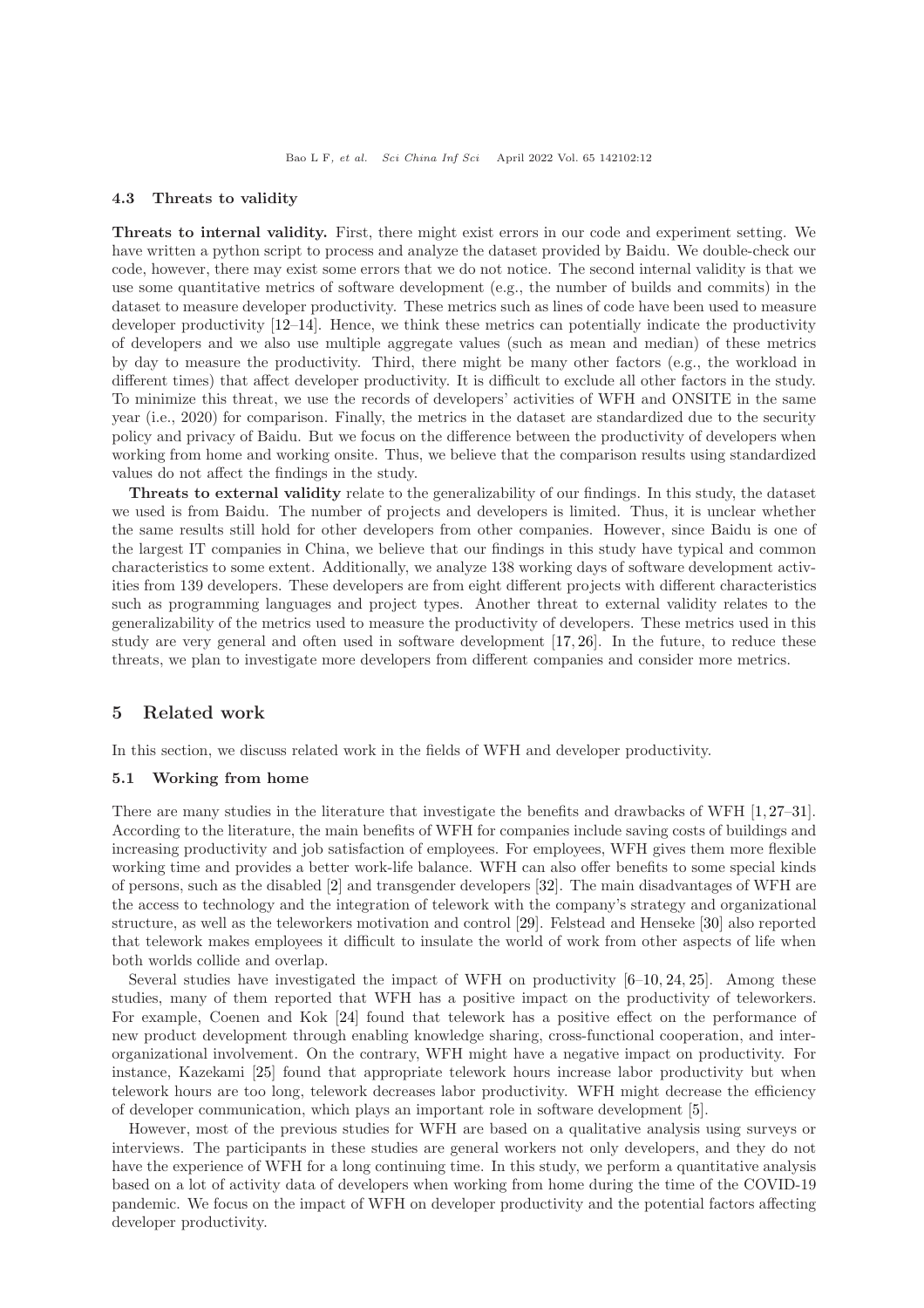#### 5.2 Developer productivity

A lot of studies use developers' daily activities to investigate their productivity. For example, Perry et al. [\[33\]](#page-13-21) found that many developers spend a lot of time on the communication with colleagues. Additionally, many studies reported that developers' work is fragmented and frequently interrupted, which has an important impact on their productivity [\[34](#page-13-22)[–39\]](#page-13-23). For example, Sanchez et al. [\[40\]](#page-13-24) found that work fragmentation is correlated to lower observed productivity and longer activity switches seem to strengthen the effect.

Developer productivity is often measured by software artifacts produced by developers in a certain time, e.g., submitted lines of code (LOC) [\[13,](#page-13-25) [14\]](#page-13-3), function points [\[41\]](#page-13-26), completed tasks [\[42\]](#page-13-27), and time to implement a requirement [\[43\]](#page-13-28). Meyer et al. [\[19\]](#page-13-8) proposed a list of metrics to measure developer productivity and several ways to improve a developer's productivity through tool support. Some studies also investigate the factors affecting developer productivity, e.g., characteristics of workplace (e.g., privacy, noise) [\[44\]](#page-14-1), programming languages and development tools [\[45\]](#page-14-2), project switching [\[46\]](#page-14-3), and developers' mood [\[47\]](#page-14-4). Additionally, personal factors might have an impact on productivity, for example, some developers feel more productive when communicating with others but some don't like to be interrupted when working [\[48\]](#page-14-5).

Due to the outbreak of COVID-19, some researchers also start to investigate the effect of the pandemic on developers' productivity. For example, Ralph et al. [\[49\]](#page-14-6) conducted a survey and found that the pandemic had a negative effect on developers' productivity.

In this study, we focus on the difference of developer productivity between WFH and working onsite. We measure developer productivity by several metrics based on developers' daily activities, which have been used in previous studies. We also investigate the factors affecting developer productivity when working from home, such as programming language, project type, and project size.

## <span id="page-12-5"></span>6 Conclusion

In this paper, we investigate the productivity of developers when working from home for a long time due to the COVID-19 pandemic. We use a quantitative analysis based on a dataset of developers' daily activities from Baidu. To compare developer productivity of WFH with that of working onsite, we use several metrics of software development in the dataset, such as the number of builds, commits, and inserted/deleted lines. We find that WFH has different impacts on developer productivity in terms of different metrics. Also, we investigate some factors affecting developer productivity when working from home including programming language and project type/age/size. Additionally, we find that a small number of individual developers have different productivity when working from home. In the future, we plan to extend our study by using more data from more developers and companies. We also want to build machine learning models to predict developer productivity based on developers' daily activities.

Acknowledgements This work was partially supported by National Key Research and Development Program of China (Grant No. 2018YFB1003904), National Natural Science Foundation of China (Grant Nos. U20A20173, 61902344), and Natural Science Foundation of Zhejiang Province (Grant No. LY21F020011).

#### <span id="page-12-0"></span>References

- 1 Shin B, El Sawy O A, Sheng O R L, et al. Telework: existing research and future directions. J Organ Comput Electron Commer, 2000, 10: 85–101
- <span id="page-12-6"></span>2 Spark R. Accessibility to work from home for the disabled: the need for a shift in management style. In: Proceedings of the 14th Web for All Conference on the Future of Accessible Work, 2017. 1–4
- <span id="page-12-1"></span>3 Hill E J, Ferris M, Märtinson V. Does it matter where you work? A comparison of how three work venues (traditional office, virtual office, and home office) influence aspects of work and personal/family life. [J Vocat Behav,](https://doi.org/10.1016/S0001-8791(03)00042-3) 2003, 63: 220–241
- <span id="page-12-2"></span>4 Meyer A N, Barton L E, Murphy G C, et al. The work life of developers: activities, switches and perceived productivity. [IIEEE Trans Softw Eng,](https://doi.org/10.1109/TSE.2017.2656886) 2017, 43: 1178–1193
- <span id="page-12-3"></span>5 Wolf T, Schroter A, Damian D, et al. Predicting build failures using social network analysis on developer communication. In: Proceedings of the 31st International Conference on Software Engineering, 2009. 1–11
- <span id="page-12-4"></span>6 Neufeld D J, Fang Y. Predicting telecommuter productivity. In: Proceedings of the 37th Annual Hawaii International Conference on System Sciences, 2004
- 7 Neufeld D J, Fang Y. Individual, social and situational determinants of telecommuter productivity. [Inf Manage,](https://doi.org/10.1016/j.im.2004.12.001) 2005, 42: 1037–1049
- 8 Baker E, Avery G C, Crawford J. Satisfaction and perceived productivity when professionals work from home. Res Practice Human Resour Manag, 2007, 15: 37–62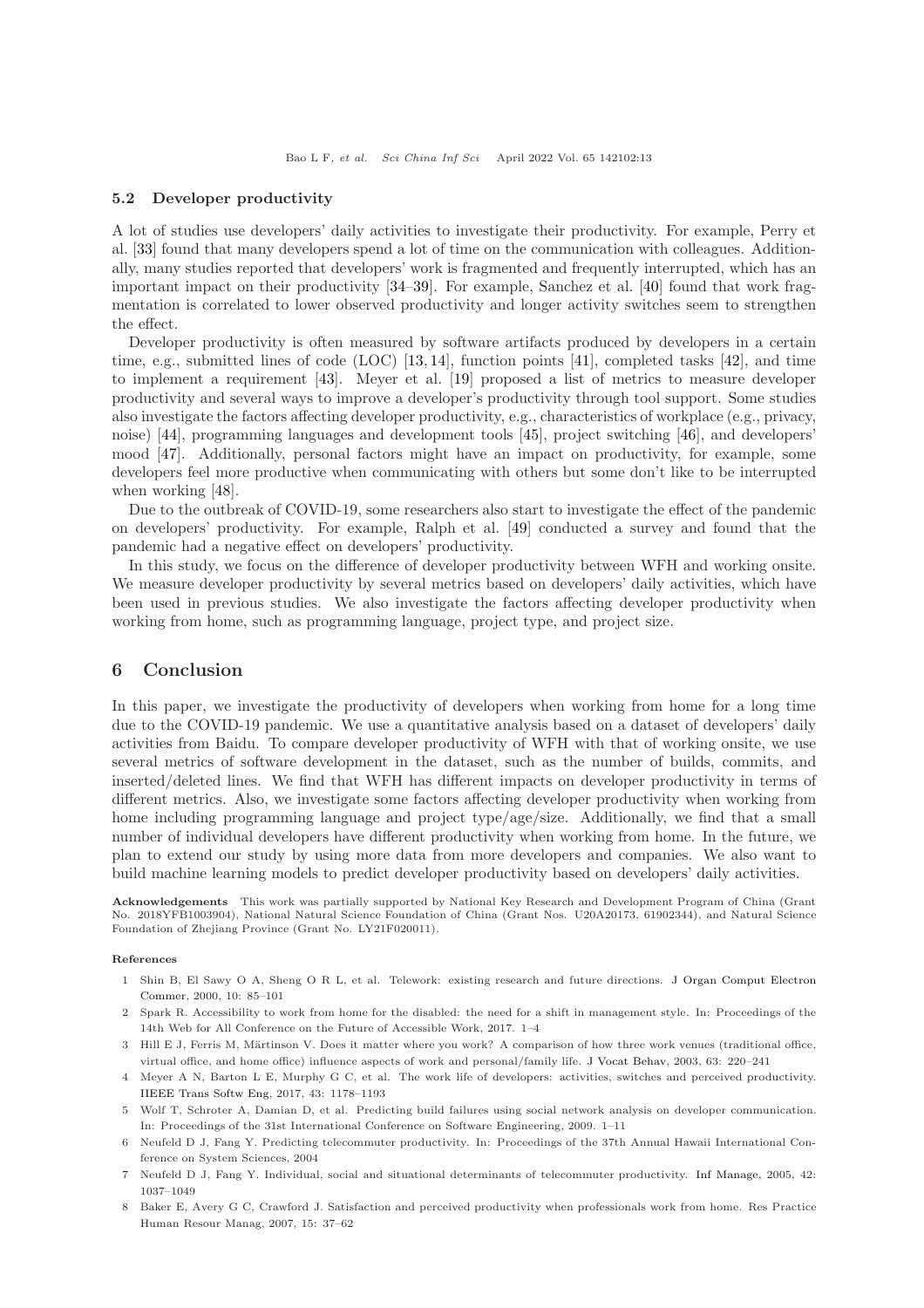- <span id="page-13-0"></span>9 Laihonen H, Jääskeläinen A, Lönnqvist A, et al. Measuring the productivity impacts of new ways of working. [J Facil Manage,](https://doi.org/10.1108/14725961211218749) 2012, 10: 102–113
- <span id="page-13-1"></span>10 Campbell K M. Flexible work schedules, virtual work programs, and employee productivity. Dissertation for Ph.D. Degree. Minneapolis: Walden University, 2015
- <span id="page-13-2"></span>11 Kamei Y, Shihab E, Adams B, et al. A large-scale empirical study of just-in-time quality assurance. [IEEE Trans Softw Eng,](https://doi.org/10.1109/TSE.2012.70) 2013, 39: 757–773
- <span id="page-13-25"></span>12 Walston C E, Felix C P. A method of programming measurement and estimation. [IBM Syst J,](https://doi.org/10.1147/sj.161.0054) 1977, 16: 54–73
- <span id="page-13-3"></span>13 Devanbu P, Karstu S, Melo W, et al. Analytical and empirical evaluation of software reuse metrics. In: Proceedings of the 18th International Conference on Software Engineering, 1996. 189–199
- <span id="page-13-4"></span>14 Nguyen V, Huang L, Boehm B. An analysis of trends in productivity and cost drivers over years. In: Proceedings of the 7th International Conference on Predictive Models in Software Engineering, 2011. 1–10
- <span id="page-13-5"></span>15 Xia X, Bao L F, Lo D, et al. Measuring program comprehension: a large-scale field study with professionals. IEEE Trans Softw Eng, 2018, 44: 951–976
- <span id="page-13-6"></span>16 von Krogh G, Spaeth S, Lakhani K R. Community, joining, and specialization in open source software innovation: a case study. [Res Policy,](https://doi.org/10.1016/S0048-7333(03)00050-7) 2003, 32: 1217–1241
- <span id="page-13-7"></span>17 Bao L F, Xia X, Lo D, et al. A large scale study of long-time contributor prediction for GitHub projects. IEEE Trans Softw Eng, 2021, 47: 1277–1298
- <span id="page-13-8"></span>18 Melo C, Cruzes D S, Kon F, et al. Agile team perceptions of productivity factors. In: Proceedings of AGILE Conference, 2011. 57–66
- <span id="page-13-9"></span>19 Meyer A N, Fritz T, Murphy G C, et al. Software developers' perceptions of productivity. In: Proceedings of the 22nd ACM SIGSOFT International Symposium on Foundations of Software Engineering, 2014. 19–29
- <span id="page-13-10"></span>20 Paiva E, Barbosa D, Lima R, et al. Factors that influence the productivity of software developers in a developer view. In: Proceedings of Innovations in Computing Sciences and Software Engineering, 2010. 99–104
- <span id="page-13-11"></span>21 Zhou Y M, Leung H, Xu B W. Examining the potentially confounding effect of class size on the associations between objectoriented metrics and change-proneness. [IEEE Trans Softw Eng,](https://doi.org/10.1109/TSE.2009.32) 2009, 35: 607–623
- <span id="page-13-12"></span>22 Wilcoxon F. Individual comparisons by ranking methods. [Biometrics Bull,](https://doi.org/10.2307/3001968) 1945, 1: 80–83
- <span id="page-13-13"></span>23 Cliff N. Ordinal Methods for Behavioral Data Analysis. London: Psychology Press, 2014
- 24 Coenen M, Kok R A W. Workplace flexibility and new product development performance: the role of telework and flexible work schedules. [Eur Manage J,](https://doi.org/10.1016/j.emj.2013.12.003) 2014, 32: 564–576
- <span id="page-13-15"></span><span id="page-13-14"></span>25 Kazekami S. Mechanisms to improve labor productivity by performing telework. [TeleCommun Policy,](https://doi.org/10.1016/j.telpol.2019.101868) 2020, 44: 101868
- <span id="page-13-16"></span>26 Yan M, Xia X, Lo D, et al. Characterizing and identifying reverted commits. [Empir Softw Eng,](https://doi.org/10.1007/s10664-019-09688-8) 2019, 24: 2171–2208
- 27 Nilles J M. Making Telecommuting Happen: A Guide for Telemanagers and Telecommuters. New York: van Nostrand Reinhold, 1994
- <span id="page-13-19"></span>28 Kurkland N B, Bailey D E. The advantages and challenges of working here, there anywhere, and anytime. [Organ Dyn,](https://doi.org/10.1016/S0090-2616(00)80016-9) 1999, 28: 53–68
- 29 Pérez M P, Sánchez A M, de Luis Carnicer M P. Benefits and barriers of telework: perception differences of human resources managers according to company's operations strategy. [Technovation,](https://doi.org/10.1016/S0166-4972(01)00069-4) 2002, 22: 775–783
- <span id="page-13-20"></span><span id="page-13-17"></span>30 Felstead A, Henseke G. Assessing the growth of remote working and its consequences for effort, well-being and work-life balance. [New Tech Work Employ,](https://doi.org/10.1111/ntwe.12097) 2017, 32: 195–212
- 31 Aguilera A, Lethiais V, Rallet A, et al. Home-based telework in France: characteristics, barriers and perspectives. Transpation Res Part A-Policy Practice, 2016, 92: 1–11
- <span id="page-13-18"></span>32 Ford D, Milewicz R, Serebrenik A. How remote work can foster a more inclusive environment for transgender developers. In: Proceedings of the 2nd International Workshop on Gender Equality in Software Engineering (GE), 2019. 9–12
- <span id="page-13-22"></span><span id="page-13-21"></span>33 Perry D E, Staudenmayer N A, Votta L G. People, organizations, and process improvement. [IEEE Softw,](https://doi.org/10.1109/52.300082) 1994, 11: 36–45
- 34 Bailey B P, Konstan J A, Carlis J V. The effects of interruptions on task performance, annoyance, and anxiety in the user interface. In: Proceedings of INTERACT, 2001. 593–601
- 35 Chong J, Siino R. Interruptions on software teams: a comparison of paired and solo programmers. In: Proceedings of the 20th Anniversary Conference on Computer Supported Cooperative Work, 2006. 29–38
- 36 Czerwinski M, Horvitz E, Wilhite S. A diary study of task switching and interruptions. In: Proceedings of SIGCHI Conference on Human Factors in Computing Systems, 2004. 175–182
- 37 Horvitz E C M C E. Notification, disruption, and memory: effects of messaging interruptions on memory and performance. In: Proceedings of Human-Computer Interaction: INTERACT, 2001
- 38 Parnin C, DeLine R. Evaluating cues for resuming interrupted programming tasks. In: Proceedings of the SIGCHI Conference on Human Factors in Computing Systems, 2010. 93–102
- <span id="page-13-24"></span><span id="page-13-23"></span>39 van Solingen R, Berghout E, van Latum F. Interrupts: just a minute never is. IEEE Softw, 1998, 15: 97–103
- 40 Sanchez H, Robbes R, Gonzalez V M. An empirical study of work fragmentation in software evolution tasks. In: Proceedings of the 22nd International Conference on Software Analysis, Evolution, and Reengineering (SANER), 2015. 251–260
- <span id="page-13-26"></span>41 Albrecht A J. Measuring application development productivity. In: Proceedings of IBM Applications Development Joint SHARE/GUIDE Symposium, 1979
- <span id="page-13-27"></span>42 Minelli R, Mocci A, Lanza M. I know what you did last summer-an investigation of how developers spend their time. In: Proceedings of the 23rd International Conference on Program Comprehension, 2015. 25–35
- <span id="page-13-28"></span>43 Cataldo M, Herbsleb J D, Carley K M. Socio-technical congruence: a framework for assessing the impact of technical and work dependencies on software development productivity. In: Proceedings of the 2nd ACM-IEEE International Symposium